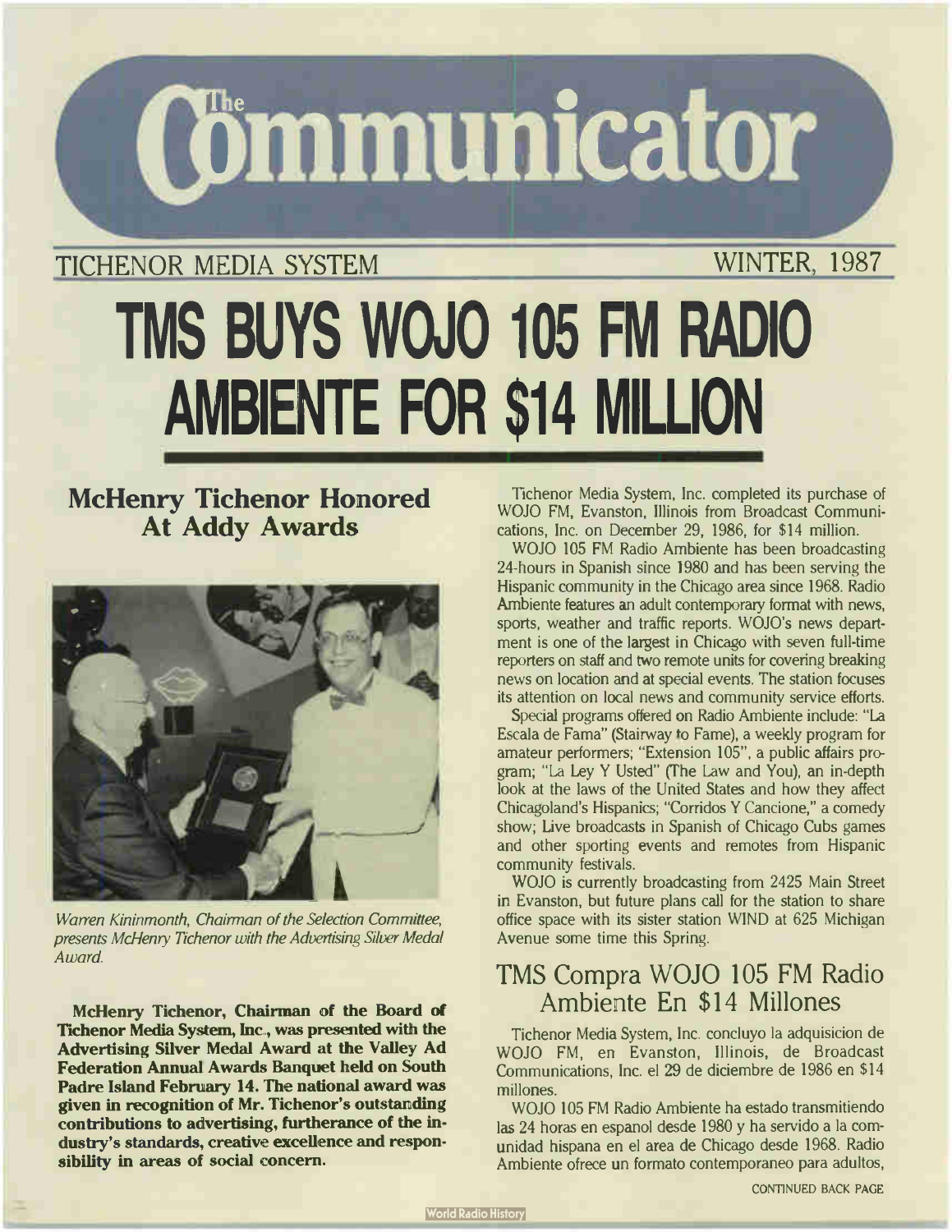### WOJO's Management Team



ATHENA SOPHIOS General Manager

Athena Sophios, General Manager of WOJO 105-FM, has been with the station since 1974. She joined the station as Operations Manager and was promoted to General Manager in 1976. Athena is the only female radio station general manager in Chicago.

Athena holds a masters degree in Speech and Radio-Television from Northwestern University. She earned her bachelor's degree from Bowling Green University in Radio-Television and Journalism.

Athena is married to Chris Marks and they are enjoying their new baby boy named Christopher.

Athena Sophios, gerente general de WOJO 105-FM, ha estado con la estacion desde 1974. Entro a la estacion como gerente de operaciones y fue ascendida a su puesto actual en 1976 siendo asi la unica mujer con tal titulo en todo Chicago en el ramo de la radio.

Athena posee una maestria en Lenguaje y Radio-Television de la Northwestern University habiendo obtenido su licenciatura en Radio-Television y Periodismo de la Universidad Bowling Green.

Esta casada con Chris Marks y actualmente gozan la presencia de su nuevo bebe llamado Christópher.



MAURA DONAHUE General Sales Manager

Maura Donohue is General Sales Manager ot WOJO. Maura started with WOJO in 1977 as the Traffic Manager. She was promoted several times throughout the years: Special Events Director 1978, Account Executive 1981, National Sales Manager 1983 and General Sales Manager 1985.

Maura earned a degree in Spanish and Philosophy from the University of Notre Dame. She got into Spanish radio because of her desire to work in a field where she could use her second language skills.

She is married to John E. Stevenson III.

Maura Donohue es la gerente general de yentas de WOJO. Maura comenzo con WOJO en 1977 como gerente de trafico. Ha sido ascendida en varias ocasiones a traves de los anos: directora de eventos especiales en 1978, agente vendedora en 1981. gerente de yentas nacionales en 1983 y a gerente general de yentas en 1985.

Maura obtuvo un grado en espanol y filosofia de la Universidad de Notre Dame. Entro a la radio en espanol por su deseo de trabajar en un campo en el cual pudiera utilizar sus habilidades con su segundo idioma.

Actualmente esta casada con John E. Stevenson Ill.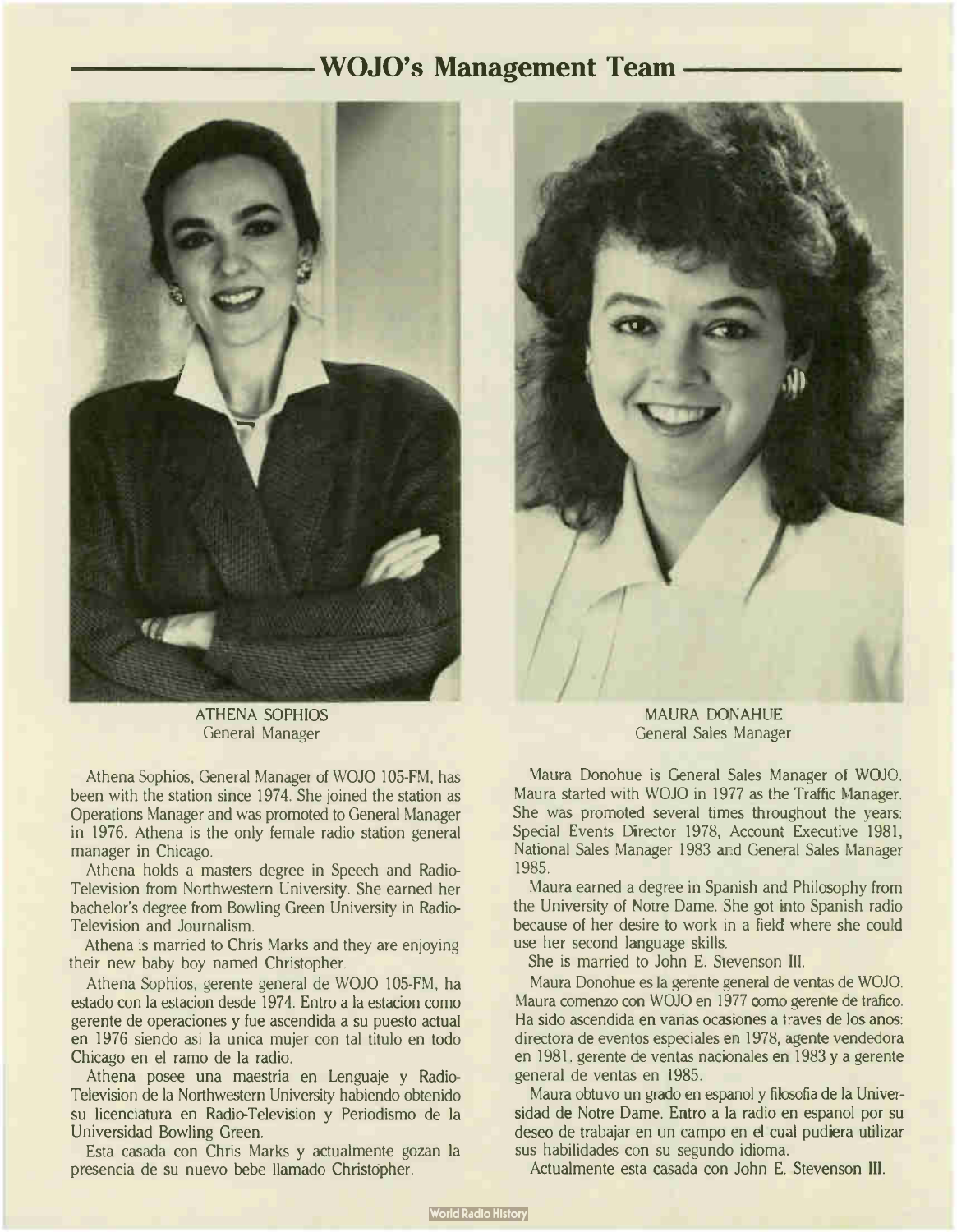

GUILLERMO PRINCE Program Director

Guillermo Prince originally came to work for WOJO as a broker in 1973. He worked for the station off and on for several years before returning in 1985 as a full time Production Assistant. Since then he has held the positions of Director of Announcers, Production Director and his current position as Program Director.

Prior to joining Radio Ambiente, Guillermo worked with several different radio stations induding WXRT in Chicago, WJOB in Hammond, Indiana and WLNR in Lansing, Illinois.

Guillermo was born and raised in Gomez Palacio, Durango, Mexico. He earned a degree in Accounting from Academia Commercial Gomez Palacios. He and his wife Lilliana have three children, Guillermo, Jr. 10, Ricardo 8 and Lilliana Heidi 4.

Guillermo Prince entro originalmente a trabajar en WOJO como corredor en 1973. Trabajo en la estacion en forma descontinua por varios anos antes de regresar en 1985 como asistente de produccion a tiempo completo. Desde entonces ha ocupado los puestos de director de locutores, director de produccion y el que ocupa actualmente que es el de director de programas.

Antes de entrar a Radio Ambiente, Guillermo trabajo con varias estaciones de radio incluso WXRT en Chicago, WJOB en Hammond, Indiana y WLNR en Lansing, Illinois. '

Guillermo nacio y se crio en Gomez Palacio, Durango, en Mexico. Obtuvo su titulo en contabilidad de la Academia Comercial Gomez Palacio. Con su esposa Lilliana tiene tres hijos, Guillermo, Jr. de 10, Ricardo de 8 y Lilliana Heidi de 4.



Welcome WOJO to the Tichenor Spanish Radio Group. We're glad you've joined the team!!! Bienvenida al Tichenor Spanish Radio Group, WOJO. Nos da gusto el que te hayas unido al equipo!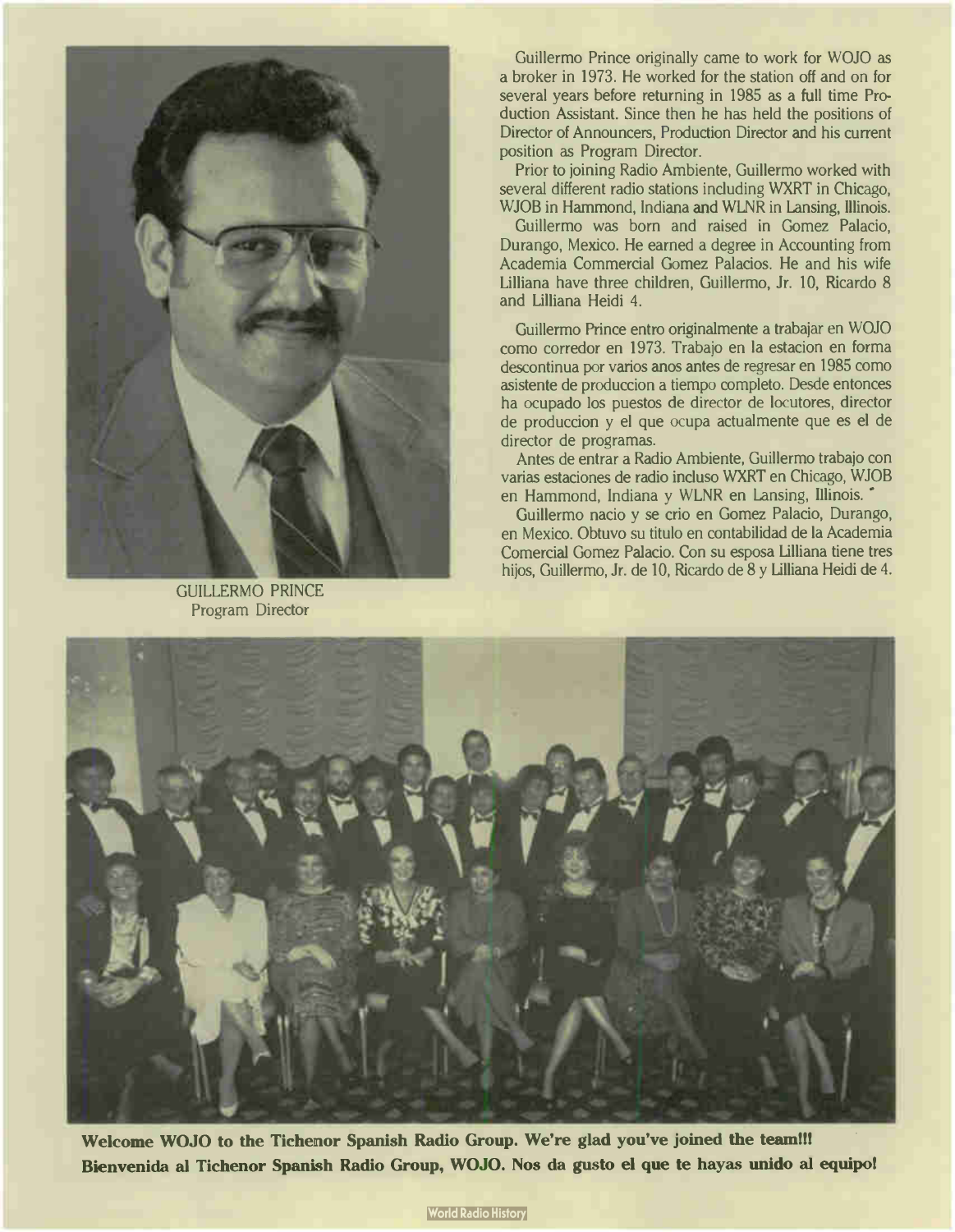## Tichenor Spanish Radio Group Names "Salesperson of the Quarter"



Offering congratulations to Luis de la Garza, KGBT Account Executive, for being named "the best of the best" are KGBT General Manager, Tony Solis; Sr. Vice President of Sales David Lykes; and KGBT General Sales Manager Jose Luis Munoz Winners of the honor of being named "Outstanding Salesperson" are given an all expense paid three day vacation to Acapulco, New Orleans or Las Vegas.

Al ofrecer sus felicitaciones a Luis de la Garza, agente vendedor de KGBT, por haber sido nombrado "el mejor de los mejores", aparecen en la grafica el gerente general de Radio KGBT, Tony Solis; el vice-presidente principal de yentas, David Lykes; y el gerente general de ventas de KGBT, Jose Luis Munoz. Los ganadores de esta distincion de ser nombrados "Vendedor Sobresaliente" reciben unas vacaciones con todo pagado para viajar ya sea a Nueva Orleans, Las Vegas o bien Acapulco.

Congratulations to Luis de la Garza, Account Executive for KGBT Radio, who has been named "Salesperson of the Quarter" for the fourth quarter of the company's fiscal year. Luis served in the United States Marine Corp for four years. He spent the majority of his working life in the grocery and meat marketing business before trying his hand at radio sales. In 1979 he accepted an Account Executive position with KEYH Radio in Houston. From there he joined KLAT La Tremenda. After twenty years in the big city, he wanted to come home to the Valley and signed on at KGBT Radio in April 1981. He has been and continues to be KGBT's largest biller. He has no collection problems, as most of his clients "pay in advance". In Harlingen they call him "the greatest" — and he is. He rolls up his shirt sleeves and he hits the streets. Congratulations, Luis, on all your hard earned success!

Felicitaciones para Luis de la Garza, agente de yentas de Radio KGBT, quien ha sido nombrado "Vendedor del Trimestre" en el cuarto trimestre fiscal de la compania. Luis presto servicio en los Marines por cuatro anos. La mayor parte de su vida laboral la ha pasado en el ramo del abarrote y la came antes de tratar de ser un vendedor para la radio. En 1979 tomo el puesto de vendedor en Radio KEYH en Houston. De ahi paso a KLAT La Tremenda. Despues

de veinte anos en la gran ciudad, quiso volver a casa en el Valle y firmo con Radio KGBT en abril de 1981. Ha sido y continua siendo el mejor facturador de KGBT. No tiene problemas con los cobros dado que la mayoria de sus clientes " pagan por adelantado". En Harlingen le llaman "el mejor", y realmente lo es. Se remanga su camisa y se lanza a la calle. Felicitaciones, Luis, por tu bien ganado triunfo.



For the fiscal year ending February 28, 1987, the company was 29.6% under its operating profit goal.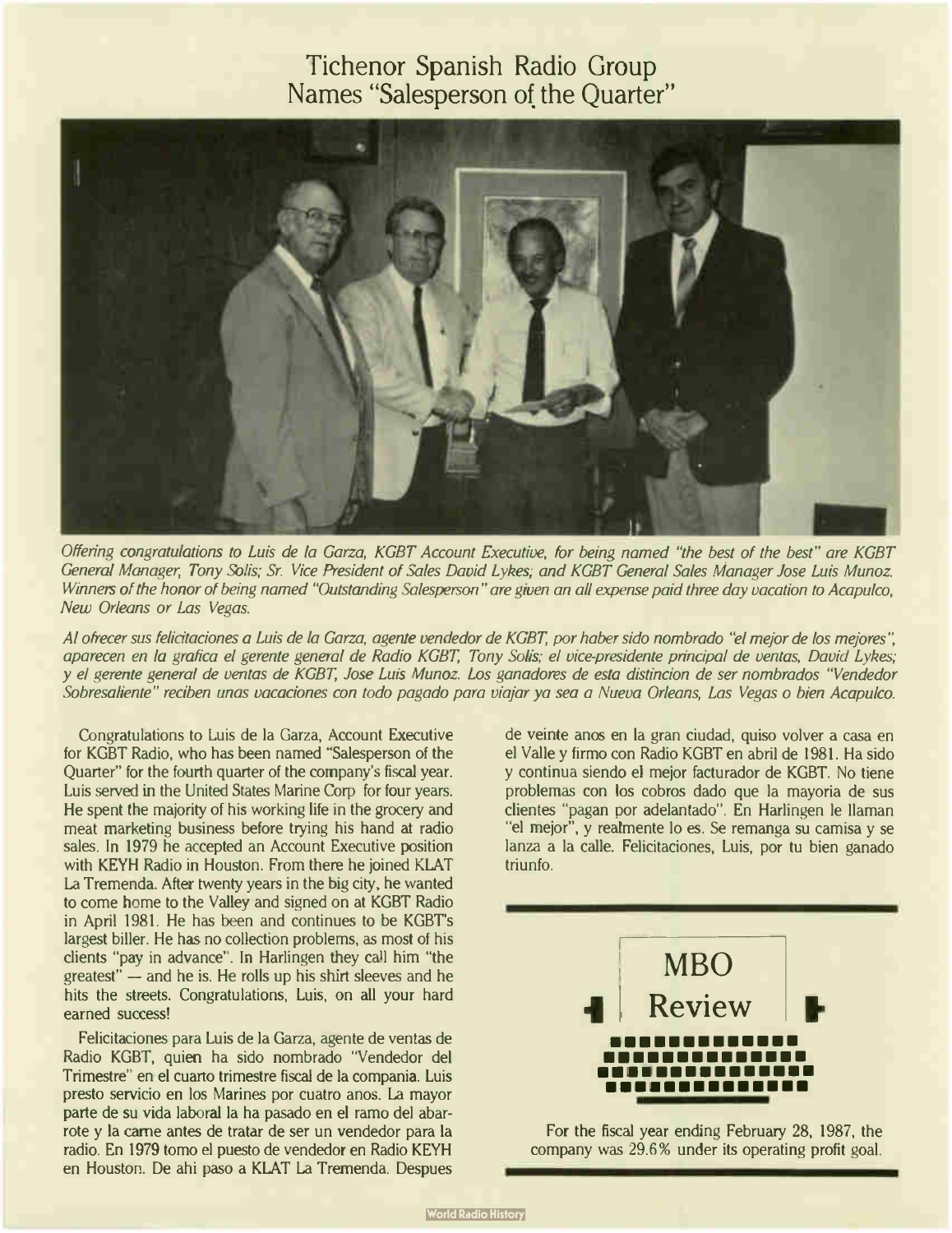WIND is inviting their listeners to "Play Bingo With La Tremenda" and the response has been phenomenal. Two hundred thousand bingo cards have been picked up from 29 participating locations in various areas ranging from Milwaukee, Wisconsin to East Chicago, Indiana. Every weekday morning at 10:30 Announcer Luisa Torres calls several numbers in both English and Spanish, giving WIND listeners an opportunity to win \$100 in cash.

With Chicago's mayoral and aldermanic election campaigns in full force, WIND's news department, under the direction of Antonio Navas, organized four political forums on the air. These forums gave the Hispanic candidates an opportunity to elaborate on various issues pertinent to the community.





"Catch the Wave with Coca Cola and Margarita" means WIND listeners can enjoy Announcer Margarita Vasquez playing rock oldies, as well as the most recent hits, from 10 to midnight every Friday night. She also interviews live guests such as Tatiana, Pandora and Javier, former members of the group Menudo, during this popular two hour program.

Announcer Armando Perez y Martinez was arrested, tried by a mock jury, judged and jailed during the Chicago Boys Club's fundraising event entitled "Jail N' Bail". He called friends to collect his bail set at \$2,000. Other sports and media celebrities were arrested to help reach the \$ 10,000 goal.

Lucy Diaz, WIND Account Executive, sold a remote broadcast for May 9 in Holland, Michigan. This is the fourth state in which WIND has done a remote broadcast. Previously remotes have been aired from Wisconsin, Indiana and Illinois. Holland is 250 miles from WIND studios.



Two of WIND'S promotional posters won awards at the Addy's February 7th which was sponsored by the Advertising Club of Racine, Wisconsin. "CATCH THE WAVE WITH COCA COLA AND MARGARITA" took a first and "THE GRAND AN-NIVERSARY DANCE" took a proud second in the division Full Color Print Category. Both posters, designed by Rivera and Associates, will be resubmitted to a Mid- Western competition.

Dos de los carteles promocionales de WIND ganaron un premio en el Addy's el 7 de febrero patrocinado por el Advertising Club de Racine, Wisconsin. "AGARRE LA ONDA CON COCA COLA Y MARGARITA" obtuvo un primer lugar y "EL GRAN BAILE DE ANIVERSARIO" gano un satisfactorio segundo sitio en la division de Categona de Impresion a Todo Color. Ambos carteles, disenados por Rivera and Associates, seran enviados a la competencia del Medio Oeste.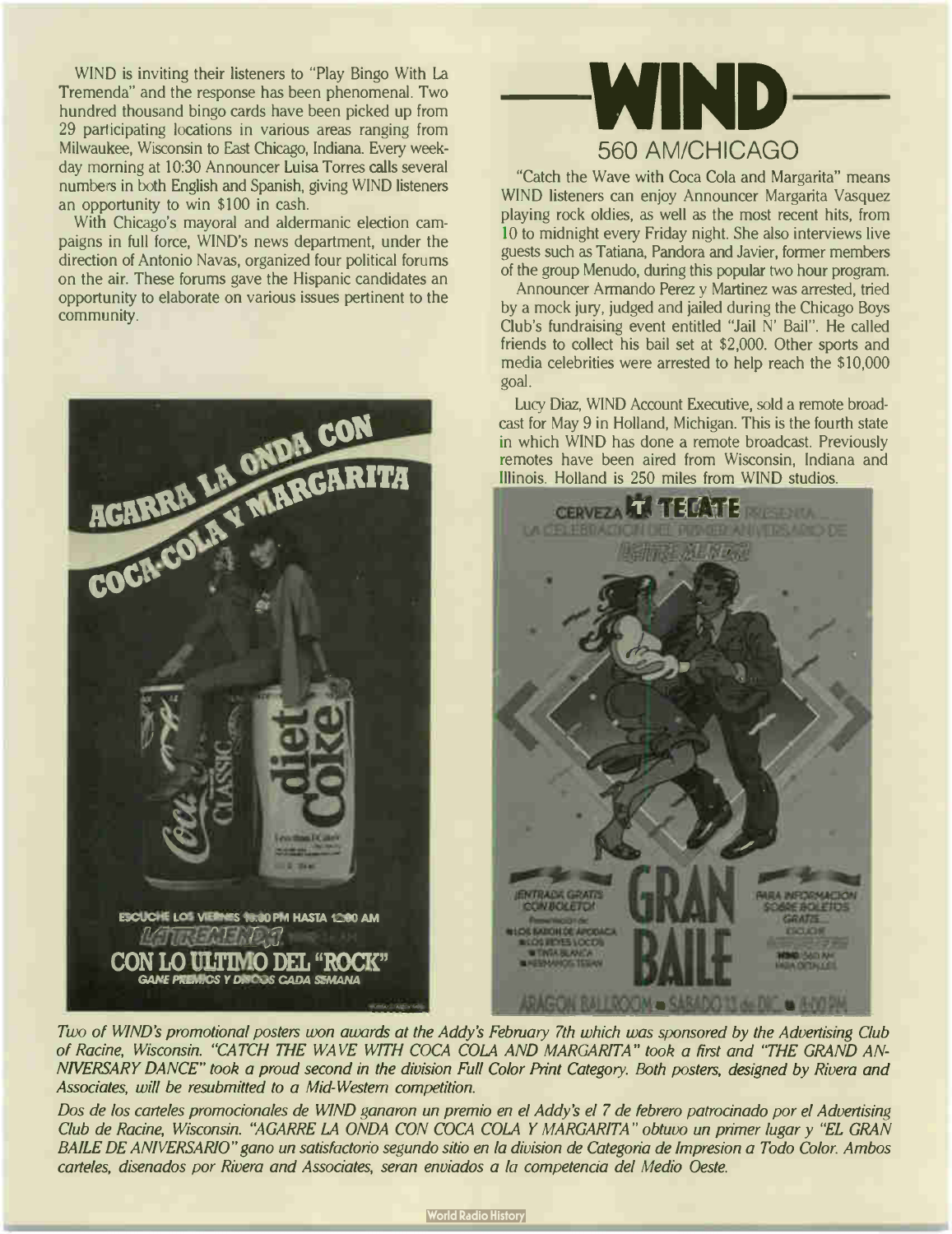

#### ITALINA DREAS

Italina Dreas has been promoted to Collections Director in W1ND's accounting department. She has worked as the station's receptionist since December, 1985. Italina earned a degree in International Business, Social Policy and Spanish from the University of Illinois and also attended the University of Barcelona in Spain.

Italina Dreas ha sido ascendida al puesto de directora de cobranzas en el departamento contable de WIND. Italina ha trabajado como recepcionista de la estacion desde diciembre de 1985. Obtuvo un titulo en Empresas Internacionales, Planeamiento Social y en Espanol de la Universidad de Illinois y asistio tambien a la Universidad de Barcelona en Espana.



Teresita Ortiz and Armando Perez y Martinez conducted an exclusive interview with opera tenor Placido Domingo.

Teresita Ortiz y Armando Perez y Martinez entrevistaron en exclusiva al tenor operatico Placido Domingo.

Placido Domingo granted Teresita Ortiz and Armando Perez y Martinez an exclusive interview while he was in town. Placido, one of the outstanding tenors of the opera world, has agreed to work with WIND in fundraising events to benefit hospitals affected by the earthquake in Mexico City.

Placido Domingo concedio una entrevista exclusiva a Teresita Ortiz y Armando Perez y Martinez mientras se encontraba en la ciudad. Placido, uno de los tenores sobresalientes en el mundo de la opera, convino en trabajar con WIND en eventos de recaudacion de fondos a beneficio de los hospitales afectados por el terremoto ocurrido en la ciudad de Mexico.



Congratulations to Raul Resendez, who was named top WIND Account Executive for the month of March. Pictured above, Sales Manager Juan Montenegro presents Raul with a plaque honoring him for having billed \$40,000 on the station in just one month.

Felicitaciones para Raul Resendez quien fue nombrado el mejor vendedor de WIND en el mes de marzo. En la grafica aparece el gerente de yentas Juan Montenegro al entregarle una placa a Raul en la que se le honra por haber facturado \$40,000 a la estacion en solamente un mes.



Public Relations Director Isabel Muniz Arrambide presents a \$ 100 check to a happy Bingo winner.

La directora de relaciones publicas, Isabel Muniz Arrambide, entrega un cheque por \$100 a una feliz persona ganadora en el juego del bingo.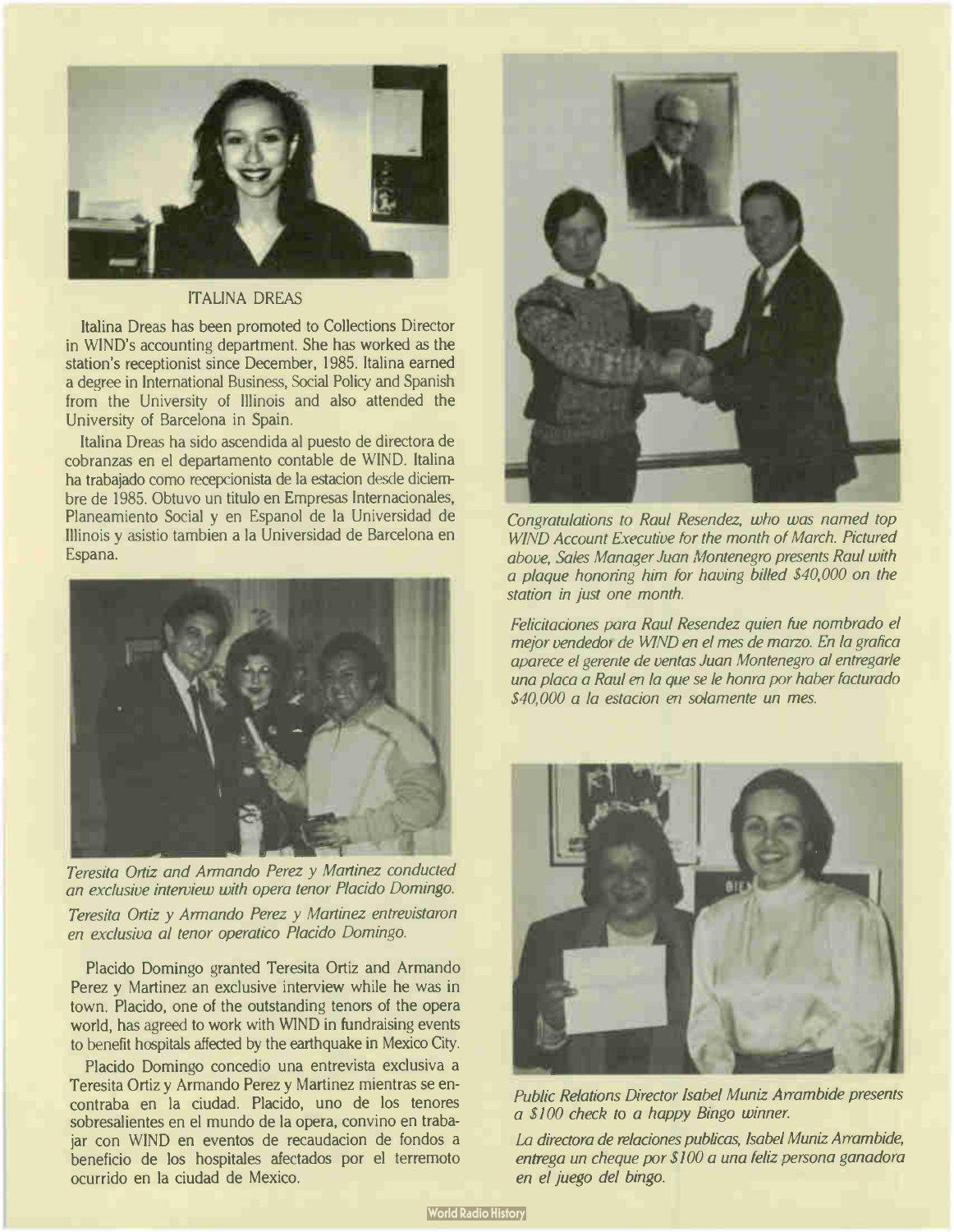

ALBERTO AGUSTO

Alberto Agusto has joined WIND's programming department as Assistant to the Program Director and Announcer. Alberto immigrated to the United States in 1982 from Columbia. He studied engineering for three years at the Universidad Distrital in Bogota, Columbia. Alberto was the Program Manager/Announcer at KXYZ and has worked as an Announcer for KEHY. He and his wife Nora have been married for three months.

Alberto Agusto ha entrado al departamento de programacion de WIND en funciones de asistente del director de programacion y como locutor. Alberto inmigro a los Estados Unidos en 1982 procedente de Colombia en donde estudio ingenieria por tres anos en la Universidad Distrital en Bogota, Colombia. Alberto fue gerente de programas y locutor en KXYZ y ha trabajado como locutor en KEHY. EL y su esposa han estado casados por tres meses.



EVELYN MARROQUIN

Evelyn Marroquin is WIND's new receptionist. Evelyn came to Chicago from Guatemala City five years ago. While in Guatemala she earned a diploma in Early Childhood Education and she has been working as a teacher in a nursery school.

Evelyn Marroquin es la nueva recepcionista de WIND. Evelyn vino a Chicago procedente de la ciudad de Guatemala hace cinco anos. Alla obtuvo un diploma en Educacion de la Primera Infancia y ha trabajado como maestra en una escuela de parvulos.





LAZARO MEGRET

Lazaro Megret has joined WIND's sales department as an Account Executive. Lazaro came to Chicago from Houston where he was Sales Manager at Radio 13 KXYZ. Prior to working in radio, Lazaro was the top salesman for Haverty's Furniture for five years. Lazaro studied accounting for two years at Loyola University in Havana, Cuba. He and his wife Janet have two daughters, Regla, 22 and Sandra, 18.

Lazaro Megret ha entrado al departamento de yentas de WIND como agente vendedor. Lazaro vino a Chicago procedente de Houston donde fue gerente de yentas en Radio 13 KXYZ. Antes de trabajar en la radio, Lazaro fue el mejor vendedor en la Muebleria Haverty's por cinco anos. Lazaro estudio contabilidad por dos anos en la Universidad Loyola en La Habana, Cuba. Con su esposa Janet tiene dos hijas, Regla, de 22, y Sandra, de 18.

La respuesta ha sido fenomenal por parte del auditorio cuando WIND invita a "Juegue Bingo Con La Tremenda". 200 mil tarjetas de bingo han sido recogidas en 29 locales participantes en varias areas que van desde Milwaukee, Wisconsin, hasta East Chicago, Indiana. Cada manana de la semana laboral a las 10:30 la locutora Luisa Torres "canta" varios numeros en ingles y en espanol para dar al auditorio de WIND la oportunidad de ganar \$100 en efectivo.

Con las campanas de las elecciones para alcalde y cabildos de Chicago a todo vapor, el departamento de noticias de WIND, bajo la direccion de Antonio Navas, organizo cuatro foros politicos al aire. Estos foros dieron a los candidatos hispanos una oportunidad de tratar varios temas concernientes a la comunidad con todo detalle.

"Agarre la Onda con Coca Cola y Margarita" significa que los escuchas de WIND pueden disfrutar el que la locutora Margarita Vazquez toque musica antigua de rock, asi como los mas recientes exitos, de diez a doce los viernes por la noche. Tambien tiene entrevistas en vivo con invitados tales como Tatiana, Pandora y Javier, que fueran miembros del grupo Menudo, durante este popular programa de dos horas.

El locutor Armando Perez y Martinez fue arrestado, enjuiciado por un falso jurado, juzgado y encarcelado durante el evento de recaudacion de fondos del Boys Club de Chicago titulado "Carcel y Fianza". Armando llamo a sus amigos a fin de juntar su fianza fijada en \$2,000. Otras celebridades en los deportes y medios de cornunicacion fueron arrestadas a fin de ayudar en la consecucion de \$10,000, que fue la meta fijada.

Lucy Diaz, vendedora de WIND, vendio un control remoto para el 9 de mayo en Holland, Michigan. Este es el cuarto estado en el cual WIND ha hecho un control remoto. Con anterioridad ha habido remotos desde Wisconsin, Indiana e Illinois. Holland esta a 250 millas de los estudios de WIND.

**World Radio History**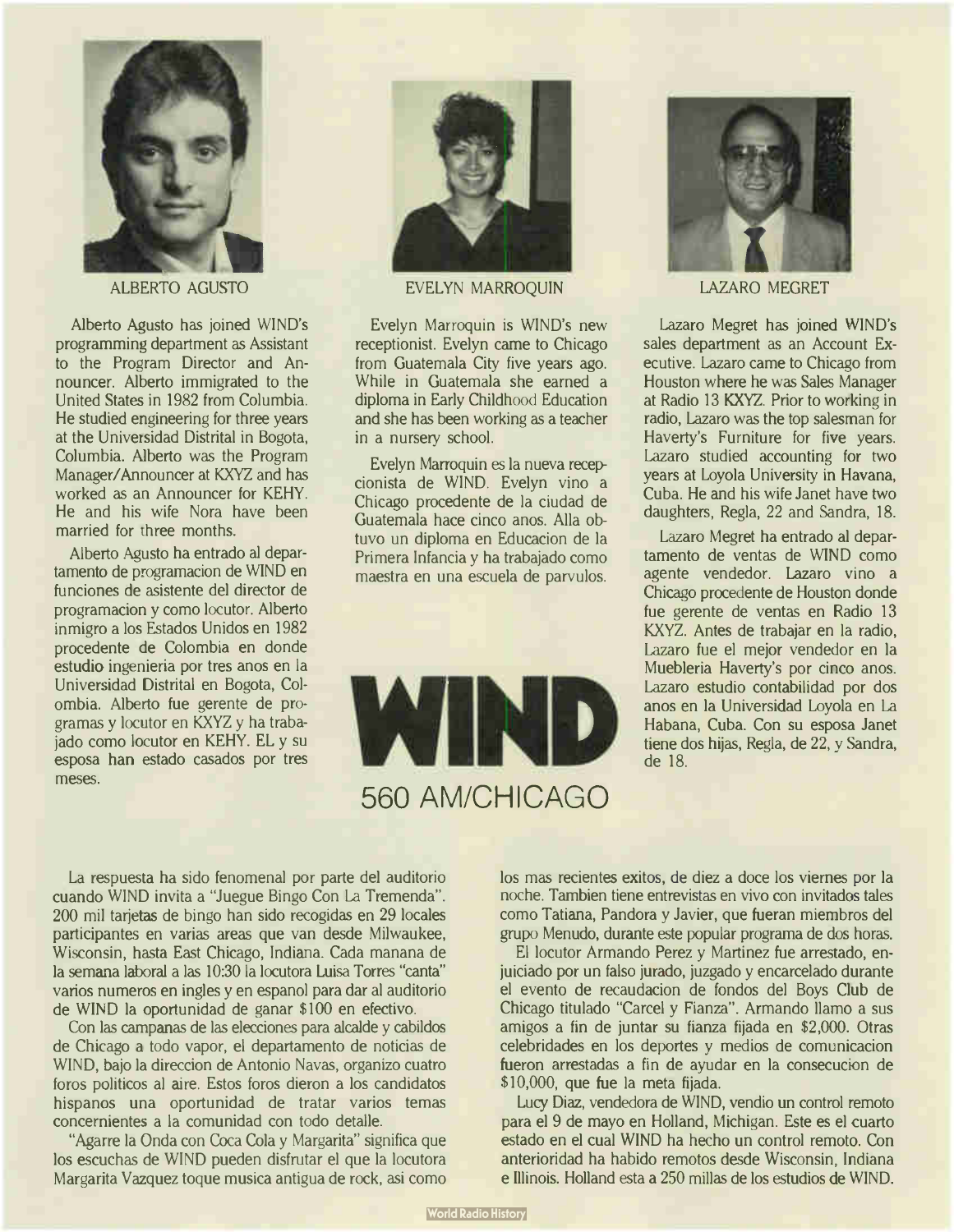On Sunday, December 21, KCOR Radio observed its 40th anniversary with a formal, black tie dinner dance at the San Antonio Wyndham Hotel. Close to 100 guests enjoyed a gourmet dinner and danced until midnight to the music of a 17 piece band.

El domingo 21 de diciembre Radio KCOR observo su cuadragesimo aniversario con una cena-baile de gala en el hotel San Antonio Wyndham. Cerca de 100 invitados disfrutaron una cena de gastronomia y bailaron hasta la medianoche al son de una banda de 17 elementos.



At KCOR's 40th anniversary, Lalo Astol, Veteran KCOR Announcer, was presented an award for 40 years of service. Pictured with him from left to right: Julia Murray, Sam Murray, Evelyn Kunkle (behind Lalo), Nathan Safir and Lillian Safir.

Durante el cuadragesimo aniversario de KCOR el veterano locutor de KCOR Lalo Astol, recibio un reconocimiento por 40 anos de servicio. En la grafica aparecen con el de izquierda a derecha, Julia Murray, Sam Murray, Evelyn Kunkle (detras de Lalo), Nathan Safir y Lillian Safir.



Guests enjoyed a seven course gourmet dinner. Los invitados disfrutaron una cena de gastronomia de siete platillos.

KCOR placed third among all radio stations in San Antonio and first among Spanish Radio Stations according to the Fall Arbitron. KCOR also placed first above all other San Antonio stations in Women 18+, 6A-12M, Mon-Sun.

KCOR ocupo el tercer lugar entre todas las estaciones de radio de San Antonio y el primero entre las estaciones en espanol de acuerdo a la encuesta de otono de Arbitron. KCOR tambien ocupo el primer sitio por sobre todas las estaciones de San Antonio en mujeres 18 + , 6A- 12M, de lunes a domingo.



General Manager Nathan Safir and Station Manager Sam Murray hosted a dinner for the KCOR Announcers February 23rd at Little Red Barn Steakhouse where the announcers shared their experiences with the managers and everyone talked about programming, new projects and the latest ratings.

El gerente general Nathan Safir y el gerente de estacion Sam Murray ofrecieron una cena a los locutores de KCOR el 23 de febrero en el Little Red Barn Steakhouse en la cual los locutores compartieron sus experiencias con los gerentes y todo mundo hablo de la programacion, nuevos proyectos y los mas recientes ratings.



KCOR employees enjoyed a break from the routine when Announcer Pepe Lupe Durate cooked fajitas on the patio of the KCOR building for them at noon February 27th. The employees agreed that it was a great idea on the part of Nathan Safir and Sam Murray.

Los empleados de KCOR disfrutaron de un descanso de la rutina cuando el locutor Pepe Lupe Duarte cocino fajitas en el patio del edificio de KCOR para ellos el mediodia dei 27 de febrero. Todos estuvieron de acuerdo en que fue una gran idea de parte de Nathan Safir y Sam Murray.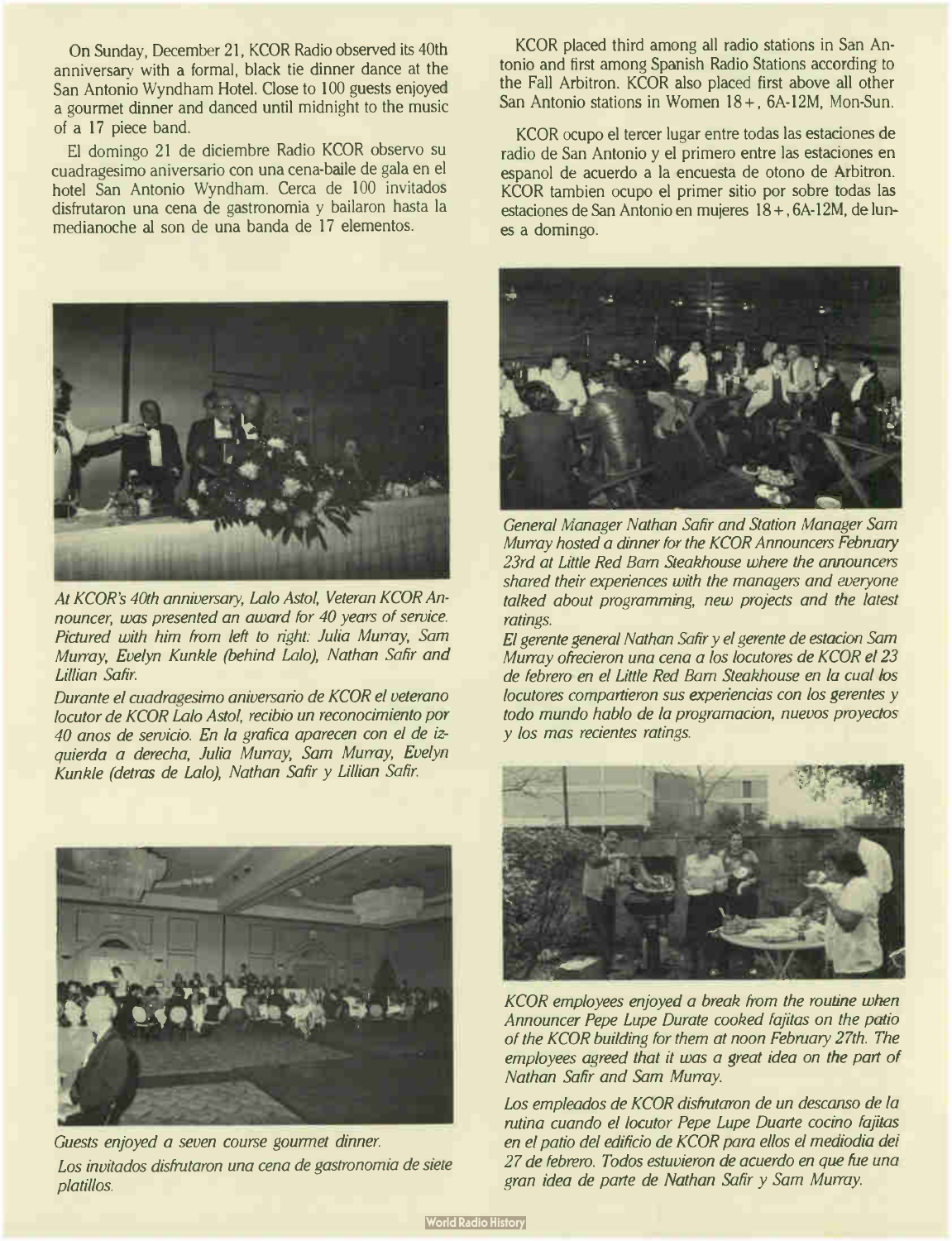

ANTONIO BARRIOS ELIZALDE

Antonio Barrios ElizaIde has joined KCOR's news department as a News/Announcer. Antonio has worked in radio in Mexico and the United States for 35 years. His experience includes having been the Programming Director of both Recurdo in Monterrey and Radio Red in Mexico City. He was General Manager of FM radio Sensacion and XEDO in Mexico City. Antonio was once News Director of WOJO Ambiente in Chicago and an Announcer at KLAT La Tremenda in Houston.

Antonio Barrios Elizalde ha entrado al departamento de noticias de KCOR como locutor informativo. Antonio ha trabajado en la radio en Mexico y los Estados Unidos por 35 anos. Su experiencia incluye el haber sido director de programacion en Recuerdo, en Monterrey, y Radio Red en la ciudad de Mexico. Fue gerente general de Radio Sensacion FM y XEDO en la ciudad de Mexico. Antonio fue una vez director de noticias de WOJO Radio Ambiente en Chicago y locutor en KLAT La Tremenda en Houston.



General Sales Manager Michelle Sanders presented a plaque to Mr. Virgil Parker, President of Westside Bank, in appreciation for the bank's consistent advertising on KCOR Radio. Mr. A.J. Lewis, President of Communications, Inc., the advertising agency for the bank, was also present for the presentation.

La gerente general de ventas Michelle Sanders presento una placa al senor Virgil Parker, presidente del Westside Bank, en reconocimiento de la consistencia con que el banco se ha anunciado en Radio KCOR. El senor A.J. Lewis, presidente de Communications, Inc., la agencia de publicidad para el banco, tambien estuvo presente en el acto de la entrega.



CESAR CAMACHO

Cesar Camacho is a well-known radio personality in San Antonio and he is, without a doubt, one of the pilars of KCOR Radio. He has been with the station since 1954.

Cesar's first words during his daily program are "Se ... seee ... Puede Pasar", (Can I come in?) — which are pronounced with much joy and enthusiasm. Everyone who listens to his program knows that there will always be a little bit of everything during his program: theatre, artists, vocalists, jokes and a variety of good music.

On March 2nd Cesar Camacho introduced a new program to KCOR's listening audience called "En Confianza", (Confidentially) in which he asks listeners to write in with their romance problems. He then reads the letters on the air (without using the senders name, of course) and gives his idea for a solution as well as asks listeners to call in to give advise.

Cesar Camacho es una personalidad radiofonica bien conocida en San Antonio y es, sin duda alguna, uno de los pilares de Radio KCOR, estacion con la que ha estado desde 1954.

Lo primero que dice Cesar en su programa diario es: "Se seeee.. Puede pasar," lo que es pronunciado con mucho entusiasmo y alegria. Quien escucha su programa sabe que siempre habra un poquito de todo en el mismo: teatro, artistas, vocalistas, chistes y un variedad de buena musica.

Los locutores Federico Rodriguez Alarcon y Pepe Lupe Duarte fungieron como maestros de ceremonias en el primer Baile de Radio Variedades patrocinado por KCOR que tuvo lugar el 27 de febrero. Tropical Caribe, Tropical Payande, Los Migistrales de Houston y Los Pasteles Verdes tocaron ante casa llena en el Blanco Ballroom desde las seis PM hasta pasada la medianoche.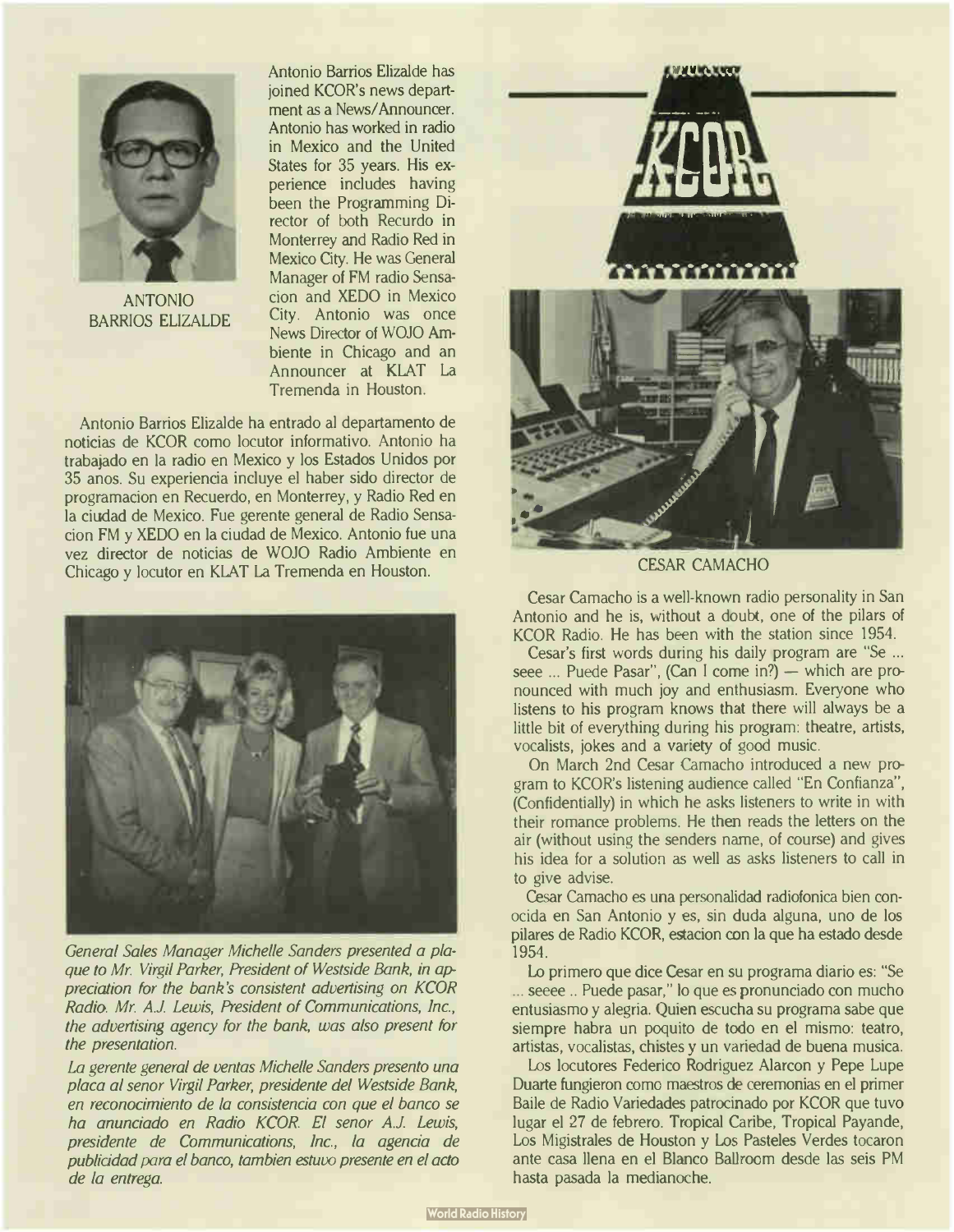



The first week of March was Immigration Week at KLAT in Houston. The program "La Voz del Pueblo" was dedicated during the week to discuss the new Immigration Law. For the first day, the guests were Mr. James Prappas, Immigration Attorney; Mr. Santos Ybarra, Deportation Officer with Houston's Immigration and Naturalization Service; and Mrs. Corina Almeida, Attorney for the same department. With them, the host of the program, KLAT's Elsa Garcia.

A crowd of over 9,000 enjoyed La Tremenda's Festival for Valentine's Day in the Astro Arena of Houston. The Astro-Arena was crowded by an audience of all ages because there was something for everyone. Children enjoyed the rides of a free carnival. Adults listened to the great singer and movie actor Juan Valentin and his famous "boleros rancheros", the beautiful Rosenda Bernal and the sensational performer Tono Infante. Also present were musical groups Industria del Amor. Los Ruisenores, El Grupo Primo, Los Centricos, Los Condes de Nuevo Leon, Los Hermanos Teran, Sonora Santa Ana del Salvador, Elsa Garcia and Compania and Mariachi "Tecate". The Festival was sponsored by Chihuahua Beer, Penafiel Sodas and Pioneer White Wings Tortilla Mix. It was a great celebration of the day of friendship and love.

Una multitud de mas de 9,000 disfruto del Festival del Dia de San Valentin de la Tremenda en la Astro Arena de Houston. La Astro Arena se lleno con una audiencia de todas las edades dado que hubo algo para todos. Los adultos escucharon al gran cantante y actor de cine Juan Valentin y sus famosos "boleros rancheros," la hermosa Rosenda Bernal y el sensacional artista Tono Infante. Tambien estuvieron presentes los grupos musicales Industria del Amor, Los Ruisenores, El Grupo Primo, Los Centricos, Los Condes de Nuevo Leon, Los Hermanos Teran, Sonora Santana de El Salvador, Elsa Garcia y Compania y el Mariachi "Tecate". El festival fue patrocinado por la cerveza Chihuahua, refrescos Penafiel, y Pioneer White Wings Tortilla Mix. Fue una gran celebracion del dia de la amistad y del amor.

La primera semana de marzo fue la Semana de Inmigracion en KLAT de Houston. El programa "La Voz del Pueblo" se dedico durante la semana a discutir la nueva Ley de Inmigracion. El primer dia los invitados fueron el senor James Prappas, abogado en inmigracion; el senor Santos Ybarra, oficial en deportacion en el Servicio de Inmigracion y Naturalizacion en Houston; y la senora Corina Almeida, abogada en el mismo departamento. Con ellos, la encargada del programa, Elsa Garcia, de KLAT.



BEATRICE BREELAND

Beatrice Breeland has joined KLAT's sales department as an Account Executive. Beatrice is a graduate of Central Christian High School and has been in sales since 1978. She most recently held the position of District Manager of the Texas Area of Royal Doulton, a<br>New Jersey based Jersey based corporation.

Beatrice Breeland entro al departamento de yentas de KLAT como agente de yentas. Beatrice se graduo de Central Christian High School y ha estado en las yentas desde 1978. Recientemente ocupo la posicion de gerente distrital en el Area de Texas para Royal Doulton, una corporacion con base en Nueva Jersey.



Mildred Garcia is a new Account Executive for KLAT. Mildred was born in the Bronx, raised in Puerto Rico and is currently studying Radio-Television at the University of Houston. While in Puerto Rico she sold for WKAW Radio.

MILDRED GARCIA

Mildred Garcia es una nueva vendedora en KLAT. Mildred nacio en el Bronx, se crio en Puerto Rico y estudia actualmente Radio-Television en la Universidad de Houston. En Puerto Rico trabajo en yentas en Radio WKAW.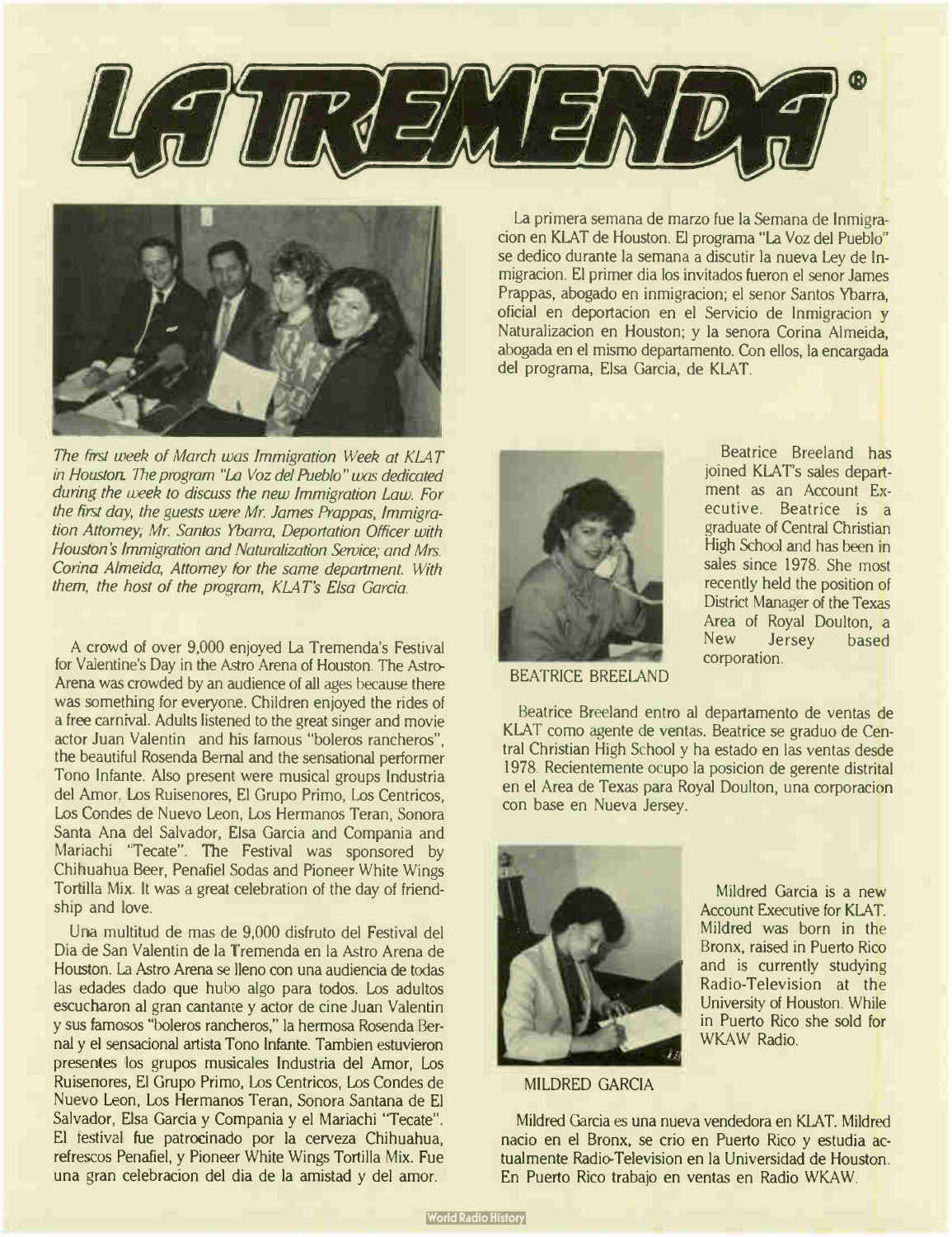

Tono Infante delighted the audience who attended KLATs Valentine's Day Festival.

Tono Infante deleito al auditorio asistente al Festival del Dia de San Valentin de KLAT



Juan Valentin performing one of his famous "boleros rancheros".

Juan Valentin interpreta uno de sus famosos "boleros rancheros".

La promocion del "Esclavo Por Un Dia" de Radio KGBT llego a su fin con tremendo exito el diez de marzo. Los ingresos procedentes de esta promocion excedieron los \$27,000. mas la tremenda exposicion para KGBT a traves de miles de letreros con las siglas de la estacion que fueron colocados al frente, al lado y en el techo de las residencias por todo el Valle.

Este tipo de promocion crea bastante interes dado que los radioescuchas deben de colocar un cartel con las siglas de KGBT en su propiedad y mandar una carta a la estacion a fin de inscribirse. El gerente general, Tony Solis, recibio incluso una carta y una fotografia procedente de tan lejos como lo es Puebla, en Mexico.

Un ganador fue seleccionado semanalmente durante seis semanas y cada uno de ellos recibio un cheque por mil dolares, un certificado de regalo por \$300 de parte de una muebleria y los servicios de uno de los locutores por un dia. Los ganadores pusieron a nuestras personalidades a pintar sus casas y podar sus jardines! Cada dia laboral se convirtio generalmente en una gran " pachanga" ya que la familia ganadora invito a todos sus parientes y amigos para tal ocasion y les ofrecio una barbacoa. Cada hora se rindieron reportes al aire en la estacion de como iba desarrollandose el dia para el esclavo de 9AM a 4:30PM.



KGBT Radio's "Slave for a Day" promotion ended with a tremendous success on March 10th. The revenues from this promotion were in excess of \$27,000, plus the tremendous exposure for KGBT through the thousands of signs with KGBT Call letters that were erected in front, on the side and on the top of roofs of residences throughout the entire market.

This type of promotion creates a lot of interest because the station's listeners are asked to erect a sign with the call letters KGBT on their property and then write a letter to the station to register their entry. General Manager Tony Solis even received a letter and picture from as far away as Puebla, Mexico.

A winner was chosen every week for six weeks and each winner received a check for \$1,000, a \$300 gift certificate from a furniture store and the services of a D.J. for one day. Winners had our personalities painting their houses and mowing their lawns! Each day of work usually turned into a big "Pachanga" as the winning family invited all their relatives and friends over for the occasion and threw a barb-que party. Hourly progress reports were called into the station by the "Slave" from 9 AM to 4:30 PM.





Candelario and Paulina Longoria were thrilled to get a \$1,000 check from their "Slave" George Guillen.

Candelano y Paulina Longoria se emocionaron mucho al recibir un cheque por \$1,000, de parte de su "Esclavo" Jorge Guillen.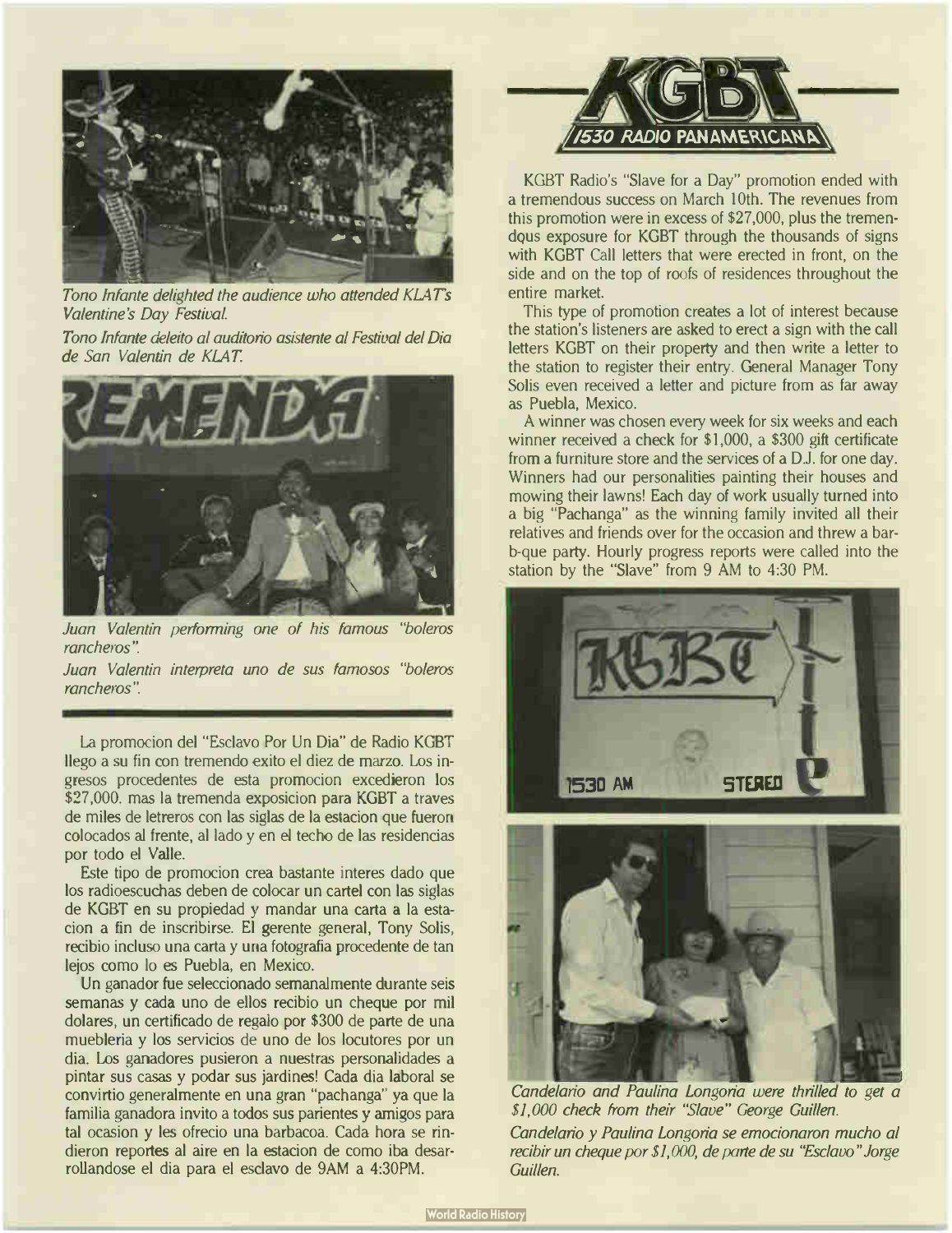

#### DAVID STEWART

David Stewart, Chief Engineer of KDXX/KBNA, was selected Secretary-Treasurer of Chapter 38, Society of Broadcast Engineers for 1987. David started working for Tichenor Radio of El Paso, Inc. in 1985. While still in High School, David worked as a board operator at all news station WRR (now KAAM). He got into engineering in 1979 and since has held the positions of Assistant Chief Engineer tor KVYO, Assistant Chief at KLBK AM/FM, Staff Engineer and Remote Supervisor at KCBT-TV and Assistant Chief Engineer at KSWS-TV in Roswell, New Mexico. In 1983, David held his first Chief Engineering position at KFMX-AM/FM.

David Stewart, ingeniero en jefe de KDXX/KBNA, fue elegido secretario-tesorero del capitulo 38 de la Sociedad de Ingenerieros en Comunicaciones para 1987. David cornenzo a trabajar con Tichenor Radio of El Paso, Inc. en 1985. Cuando estudiaba la escuela preparatoria, David trabajo como operador de consola en la estacion de noticias WRR (ahora KAAM). Se inicio en la ingenieria en 1979 y desde entonces ha ocupado los puestos de ingeniero asistente en jefe en KVYO, asistente en jefe en KLBK AM/FM, ingeniero de equipo y supervisior de controles remotos en KCBT-TV e ingeniero asistente en jefe en KSWS-TV en Roswell, Nuevo Mexico. En 1983, David ocupo su primer puesto como jefe de ingenieros en KFMX AM/FM.

KDXX y KBNA comenzaron 1987 con la campana promocional "Gracias El Paso". Al agradecer al auditorio su sintonia con las estaciones, regalaron mas de \$25,000 en premios en un periodo de diez semanas.

Los escuchas remitieron tarjetas postales para inscribirse en la promocion del Dia de San Valentin de las estaciones. Las tarjetas fueron extraidas al azar y el gran premio para la pareja ganadora fue una velada con chofer a su disposicion, cena y vinos en el Centro Civico del Holiday Inn.

KDXX and KBNA started 1987 with the "Gracias El Paso" promotional campaign. Thanking their listening audience for tuning in the stations, they gave away over \$25,000 in prizes over a ten week period.

Listener's sent in postcards to register for the station's Valentine's Day Promotion. Cards were drawn at random and the grand prize winning couple were chauffered, wined and dined at The Holiday Inn Civic Center.

On March 9, Tichenor Radio of El Paso began simulcasting an all Spanish format on both frequencies, 920 AM and 97 FM. General Manager Gus Perez announced to the public "the move is a reaffirmation of Tichenor Media Systems' goal of providing the very best in Spanish Language Radio in each of its operations. Tichenor is recognized as a leader nationwide in Spanish language broadcasting. The variance to a bilingual format in the El Paso market put part of our operation in the position of a general market station. We are Spanish language broadcasters, and we intend to offer this market the top Spanish language programming available on both of our frequencies."

The stations will be known as KBNA AM/FM.

El 9 de marzo, Tichenor Radio of El Paso inicio la transmision simultanea con un formato totalmente en espanol en las frecuencias 920 AM y 97 FM. El gerente general, Gus Perez, anuncio al publico "el cambio es una reafirmacion del proposito que tiene Tichenor Media Systems de proveer en cada una de sus operaciones lo mejor de lo mejor de la radio en el lenguaje espanol. Tichenor es reconocida a nivel nacional como un lider en las transmisiones en el lenguaje espanol. La divergencia de un formato bilingue en el mercado de El Paso coloco parte de nuestra operacion en la posicion de una estacion para un mercado general. Somos radiodifusores en el lenguaje espanol y nuestra intencion es ofrecer a este mercado lo maximo disponible en programacion en el lenguaje espanol en nuestras dos frecuencias.

Las estaciones seran conocidas como KBNA AM/FM.



Tejano Superstar "Little Joe" visited the KDXX/KBNA studios during a promotional tour of the Southwest. Pictured with the legendary entertainer is KDXX Program Director Jose Luis Garcia.

El superestrella tejano "Little Joe" visito los estudios de KDXX/KBNA durante una jira promocional por el suroeste. En la grafica el legendario artista posa con el director de programas de KDXX Jose Luis Garcia.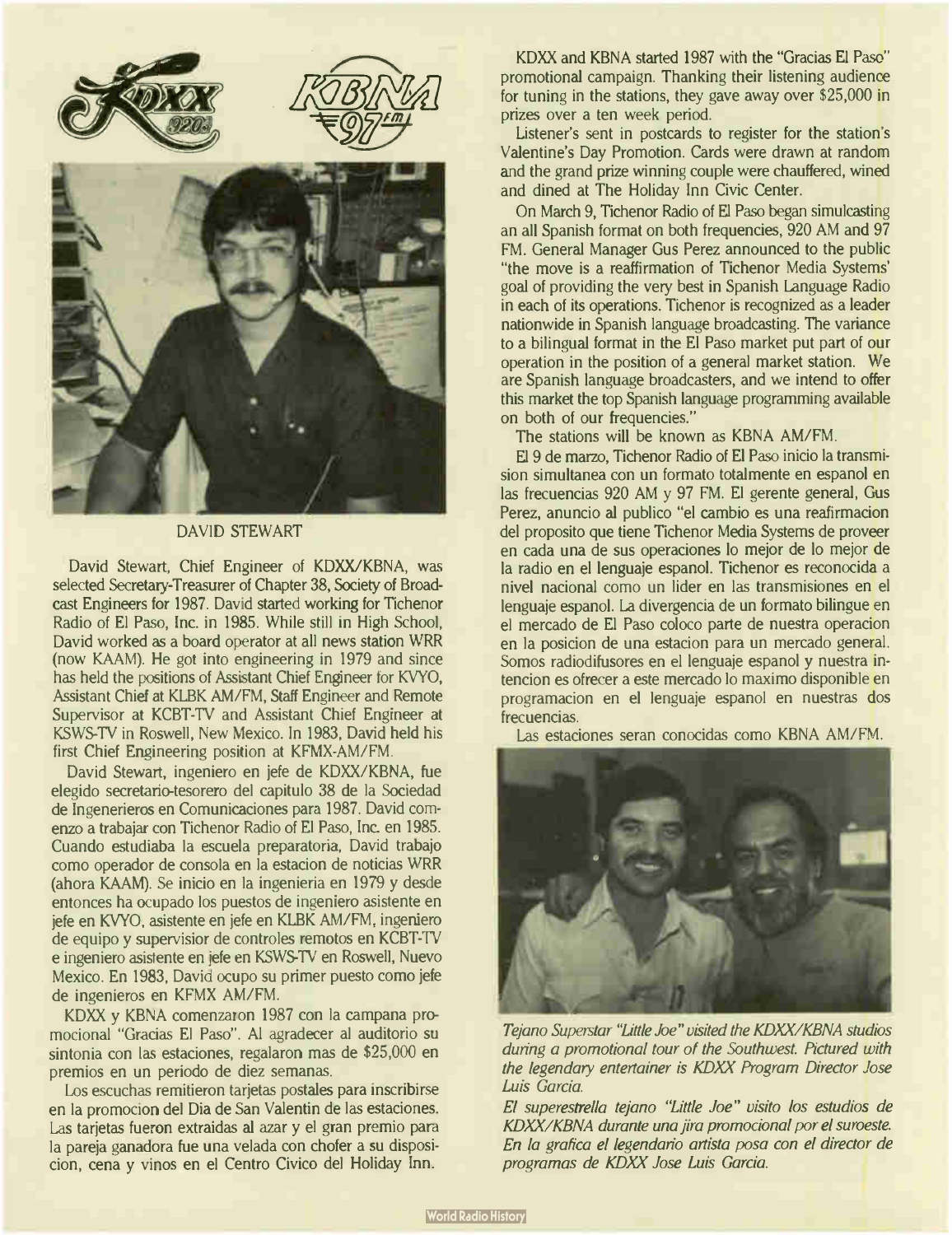## Three Account Executives Hired



CHRISTINE FARLEY

Christine Farley is K-Lite's new Account Executive in the Lower Valley. Chris earned a B.A. degree in Advertising from the University of Texas. While in school she worked an internship at Texas Monthly Magazine and upon graduation she went to work for Breeden McCumber Advertising Agency in Brownsville. Chris is single and is currently living in Brownsville.



**CISSY ROTTER** 

Cissy Rotter has joined the K-Lite Krew and is selling in the Upper Valley. Cissy attended several Universities including Sullins College, University of Houston, Southwestern Business University and Pan American University. She has an extensive sales background having worked for Trinity Broadcasting/Palestine Broadcasting, Delta Office Supply and Cook Office Supply. Cissy lives in Harlingen and has two children, David 14 and Jennifer 11.



#### MARTHA HINOJOSA

Martha Hinojosa has joined K-Lite as an Account Executive in the Lower Valley. Martha studied Business Management at Pan American University. Her work history includes being a Sales Representative for RGV Copier Sales, Inc., Store Manager of Lady Diane's and sales person at Joe Brand's in McAllen. Martha and her husband Liborio have two children, Liborio III (Trea) 19 months and Krista 4 months.



K-Lite's Creative Services Krew was honored at the Addy Awards Ceremony on South Padre Island on February 14. The station won a Merit Award for the Fishhouse commercial in the category "30: Local Radio" and a Merit Award for the Lauderdale's commercial in the "60: Radio Best Work" category. Lamar Outdoor Advertising also won a Merit Award for the K-Lite billboard they designed for the station.

The World's Largest Valentine Cards were given to five lucky Valley couples by K-Lite and Lamar Outdoor Advertising. Listeners mailed in postcards naming their valentine. The winners were drawn at random and billboards were up Valley-wide the three days before and after Valentine's Day.

It was another great Arbitron for the K-Lite Krew. Returning to 25-44 year-old dominance after an off Spring '86 book, KELT and KGBT once again combine for the Adult Combo buy in the Valley.

No-repeat Tuesday in the classroom? One of the biggest regular features on K-Lite is " No Repeat Tuesday" when not one song is played twice during the day. The idea caught on so well, reports K-Lite Weekend Announcer Ken Copeland (a full-time teacher in Los Fresnos), that one teacher at that school has her own version of " No Repeat Tuesday". She does not repeat instructions to her Tuesday classes!



Dennis and Emily Stoll of San Benito were one lucky couple who got to share their Valentine wish on a billboard this year.